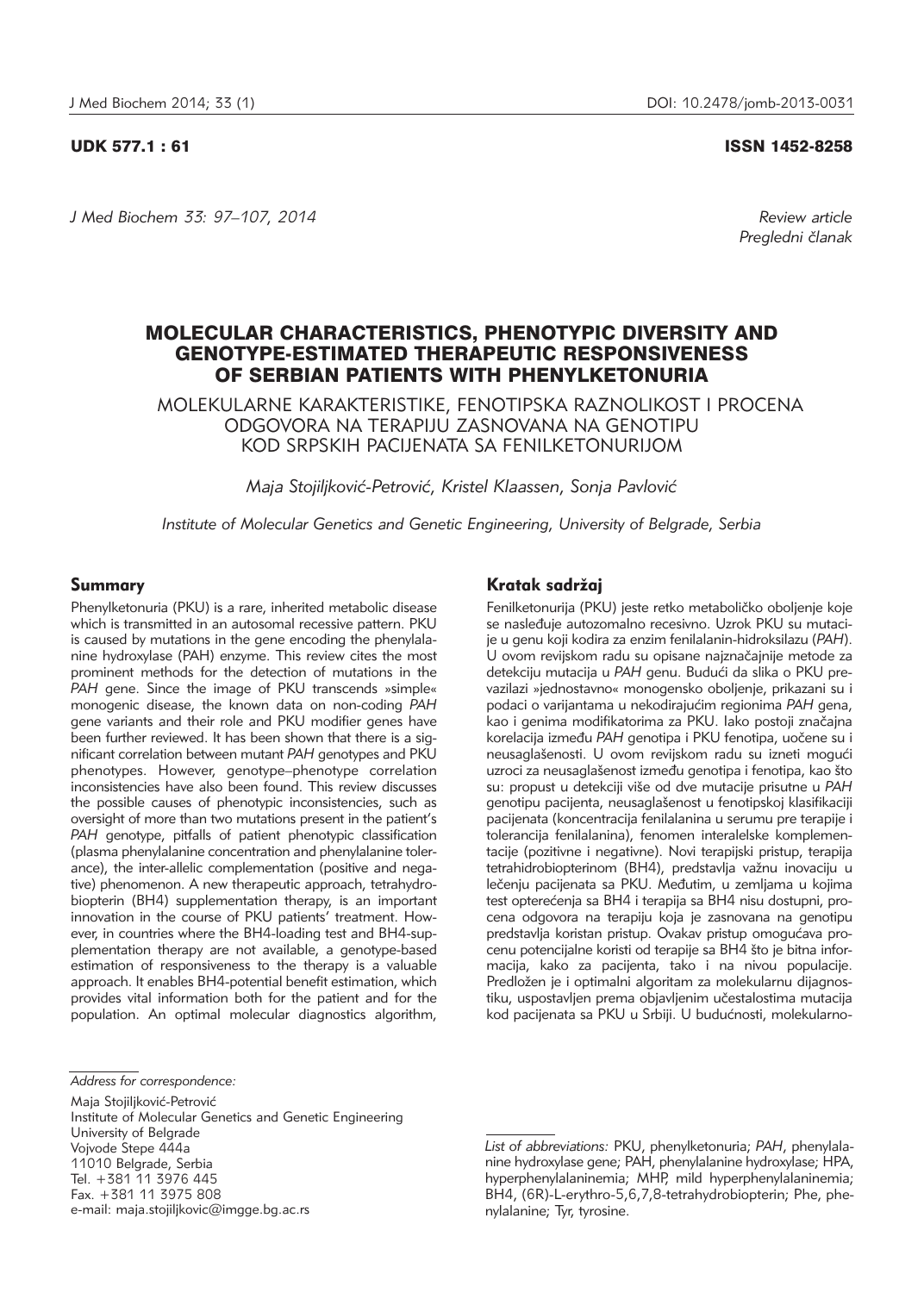established according to the published mutation frequencies in Serbian PKU patients, has been suggested. In the future, the molecular-genetic algorithm for PKU could be expanded to include a variety of transcriptional regulatory elements located in noncoding *PAH* gene regions and yet to be discovered modifier genes.

Keywords: genotype-based prediction, mutation detection algorithm, phenylalanine hydroxylase, phenotype–genotype correlation, phenylketonuria, tetrahydrobiopterin

# Introduction

Phenylketonuria (PKU, MIM# 261600) is a form of hyperphenylalaninemia (HPA), the most frequent inborn error of metabolism (with 1:10 000 average incidence in Caucasians) (1). PKU is a monogenic disease transmitted in an autosomal recessive pattern. Mutations found in the phenylalanine hydroxylase gene (*PAH*, GenBank accession no. AF404777) are the main determinants of PKU phenotype. A PAH mutation affects the structure and/or function of a hepatic enzyme, phenylalanine hydroxylase (PAH, EC 1.14.16.1), which consequently fails to catalyze the conversion of L-phenylalanine (Phe) to tyrosine (Tyr). Therefore, the main characteristic of the PKU patients' phenotype, which is to be noted immediately after birth, is the elevated level of Phe in serum. Since normal nutrition introduces Phe that cannot be metabolized, newborn screenings have been established worldwide to identify affected children and start therapy – a low-Phe diet. As a result of good adherence to the effective but difficult treatment, mental retardation and epilepsy are avoided (2).

On the verge of the 21<sup>st</sup> century, innovation in the way that patients are treated finally happened. It was discovered that *PAH* alleles, which cause misfolding of proteins, may respond to pharmacological doses of tetrahydrobiopterin (BH4) (3-4). Furthermore, as our knowledge about the variety of genetic factors that contribute to the complexity of PKU metabolic and cognitive phenotype grows, the PKU image is shifting from a »simple« monogenic disease to a more complex disorder (5).

### Molecular Genetic Characteristics of Phenylketonuria

# *Human phenylalanine hydroxylase gene*

The *PAH* genomic sequence and its flanking regions are located at the 12q23.2 chromosome locus and span around 170 kb (5'UTR upstream covers app. 27 kb, 3' sequence downstream from the poly(A) site in the last exon covers app. 64.5 kbp (6–8, www.pahdb.mcgill.ca)). Coding region of the *PAH* gene consists of 13 exons and represents less than 3% of the genomic sequence lying between the start codon and the 3'poly(A) tract. Noncoding regions, the 5'UTR and introns are quite large. The

genetički algoritam za PKU bi mogao da bude proširen tako da uključi i različite transkripcione regulatorne elemente u nekodirajućim regionima PAH gena, kao i gene modifikatore koji tek treba da budu otkriveni.

Kliučne reči: algoritam za detekciju mutacija, fenilalanin hidroksilaza, fenilketonurija, korelacija fenotipa i genotipa, predikcija na bazi genotipa, tetrahidrobiopterin

human *PAH* gene promoter contains several transcription regulatory elements (7). Also, numerous SNPs, multiallelic tandem repeat sequences and RFLPs without known function are embedded in the *PAH* introns.

More than 770 genetic variants have been identified in the *PAH* gene and recorded in the literature and *PAH* mutation databases: PAHdb, http://www. pahdb.mcgill.ca and PAHvdb, http://www.biopku.org (8). Disease-causing *PAH* gene mutations vary in their type and relative frequency. In general, missense mutations account for two-thirds of all detected mutations worldwide, while other mutation types are less frequent: small deletions (13%), splice (11%), nonsense (5%), small insertions (1%). Large deletions, once thought to be rare, probably account for 3% of the PKU-causing mutations (9). Up to date, no disease-causing mutations have been found in the promoter region (10, PAHdb).

Differences in the mutation spectrum between Caucasian and Asian populations have been recorded. Furthermore, population-specific differences exist among European populations in concordance with historically and geographically recorded population migrations across Europe (11). Therefore, molecular characterization of the *PAH* gene locus and documentation of the spectrum and frequency of diseasecausing mutations found in a particular population is the first step in the development of an optimal molecular diagnostic algorithm. The main goal of a population specific algorithm is the establishment of a rapid genetic analysis at the lowest cost.

#### *Methods for detection of disease-causing PAH gene mutations*

The main methods used for the screening and identification of PAH gene mutations are based on individual exon amplification, heteroduplex formation and sequencing: *»broad range« denaturing-gradient gel electrophoresis* (DGGE), *denaturing high-perfor mance liquid chromatography* (dHPLC), direct DNA sequencing and different variants of PCR-RFLP (12, 13). Since *PCR-RFLP methods* aim to identify only one mutation at a time, the method is shown to be time-consuming and inefficient in the majority of populations (14). Thus, PCR-RFLP is generally used only as an additional method for mutation detection.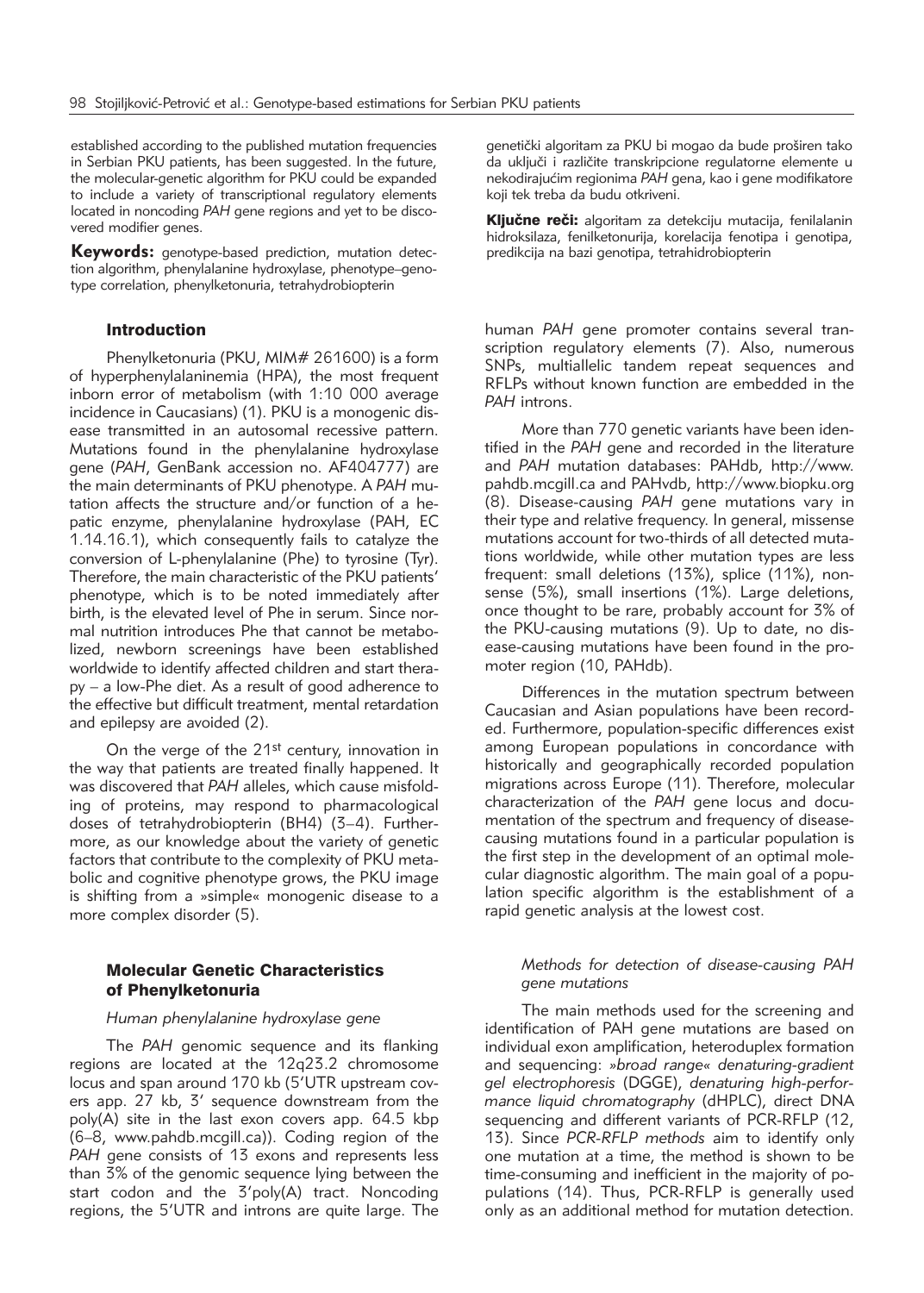Rarely, in populations where one or a few mutations have enormous prevalence, the PCR-RFLP method could be routinely used for diagnostic purposes (15).

DGGE is a very useful method because it enables screening of the whole *PAH* gene and enables detection of mutations and polymorphisms in the amplified regions. Multiplex DGGE is particularly practical, because it is possible to screen all exons of a patient and both their parents on the same gel (12).

*DNA sequencing* of all 13 exons and their flanking intron regions (not necessarily proceeding with DGGE or dHPLC) is used to ensure detection of missense, nonsense, splice site, small deletion or small insertion mutations. Recently, the amazing technology advances have made DNA sequencing methodology the one that is used the most.

However, mutation analysis using exon by exon screening and sequencing may fail to detect the mutant allele in case of large gene deletions as a consequence of primer annealing in the deleted area (9). These deletions have been difficult to detect in compound heterozygotes due to a masking effect of the nondeleted allele. Thus, the method of choice for large deletions identification and genomic quantification is MLPA – *multiplex ligation-dependent probe amplification* (16).

#### *Noncoding PAH Gene Variants and Their Role*

Noncoding regions of the *PAH* gene comprise more than 95% of its genetic sequence and contain a wide variety of genetic elements and variants. However, only a small proportion of genetic entities have been analyzed and characterized.

Analysis of the human *PAH gene promoter* sequence revealed that *PAH* gene expression is regulated through synchronized action of different transcription factors (TFs) (7). The most upstream CAP site for the human *PAH* gene transcript is located 154 bp upstream of the ATG codon. The 319 bp long region immediately upstream of the CAP site is characterized by the lack of a proximal TATA box and the presence of sequences similar to GC boxes, CACCC boxes, CCAAT boxes, activator protein 2 (Ap2) sites, partial glucocorticoid response elements (GREs), and partial cyclic AMP response elements (CREs).

Wang et al. analyzed a 9 kb genomic DNA fragment at the 5' end of the 90-kb-long human *PAH* gene and concluded that this fragment is responsible for the *PAH* gene tissue- and developmental-specific expression (17). Interestingly, they also noticed that the analyzed fragment may lack some elements required for the precise regulation of *PAH* gene expression. Furthermore, the minimal promoter was defined, and two binding sites for hepatic nuclear factor 1 (HNF1) were identified (18). Thus, only the 9 kb genomic fragment was analyzed in detail (7, 17–19),

leaving approximately 90% of the *PAH* gene containing mainly noncoding sequences unanalyzed.

The first study that considered *other noncoding PAH gene regions* was focused on the well-known haplotype-defining RFLP polymorphisms (20). After in silico selection of a genetic sequence with the potential to be a transcriptional regulatory element, Stojiljković et al. (20) conducted a functional study in the HepG2 cell line as well as DNA-protein interaction studies on the part of intron 8 containing *XmnI* polymorphism. The study identified the first enhancer element in the *PAH* gene intron. This demonstrated the importance of analyzing genetic variants embedded into noncoding sequences which could potentially be *PAH* gene expression modulators. Thus, the understanding of expression complexity could be an important step toward better understanding of phenotype complexity. In the future, the molecular-genetic algorithm for the phenylketonuria phenotype could be expanded to include a variety of transcriptional regulatory elements located in noncoding *PAH* gene regions.

#### *Modifier Genes*

Modern understanding of human diseases, even monogenic ones, tends to be comprehensive and systemic. In order to fully understand the genetic base of a disease, it is not enough to look only at one locus. A complex organism is comprised of molecular and cellular modules and networks (21). Therefore, it is necessary to look at the whole picture and identify all the genes that could contribute to the outcome of a disease through various pathways. These *modifier genes* could encode transporters, receptors, chaperones or other proteins involved in the life of phenylalanine hydroxylase in the hepatocytes, or flux of L-Phe from the moment it enters into an organism.

*Inside the cell.* Phenylketonuria is an example for the concept of conformational diseases (22). From the *in vitro* assays, it is known that the architecture of the PAH protein, unlike many other enzymes, seems exquisitely sensitive to misfolding and/or misassembly caused by missense mutations (23–28). In general, components of the intracellular quality control system (chaperones and proteases) are the main players in the survival mechanism of unfolded, partially folded and misfolded polypeptides. They determine the fine balance between the proper biogenesis of »normal« proteins and the aggregation or rapid degradation of improperly folded, damaged or mutant proteins. However, what happens with the human PAH protein *in vivo* is not known. Does it in fact interact with the chaperones and components of the proteolytic pathways, and if so, with which ones (29–30). Moreover, it is not clear if these interactions are indeed important for PAH stability *in vivo* and to which extent they contribute to the PKU phenotype.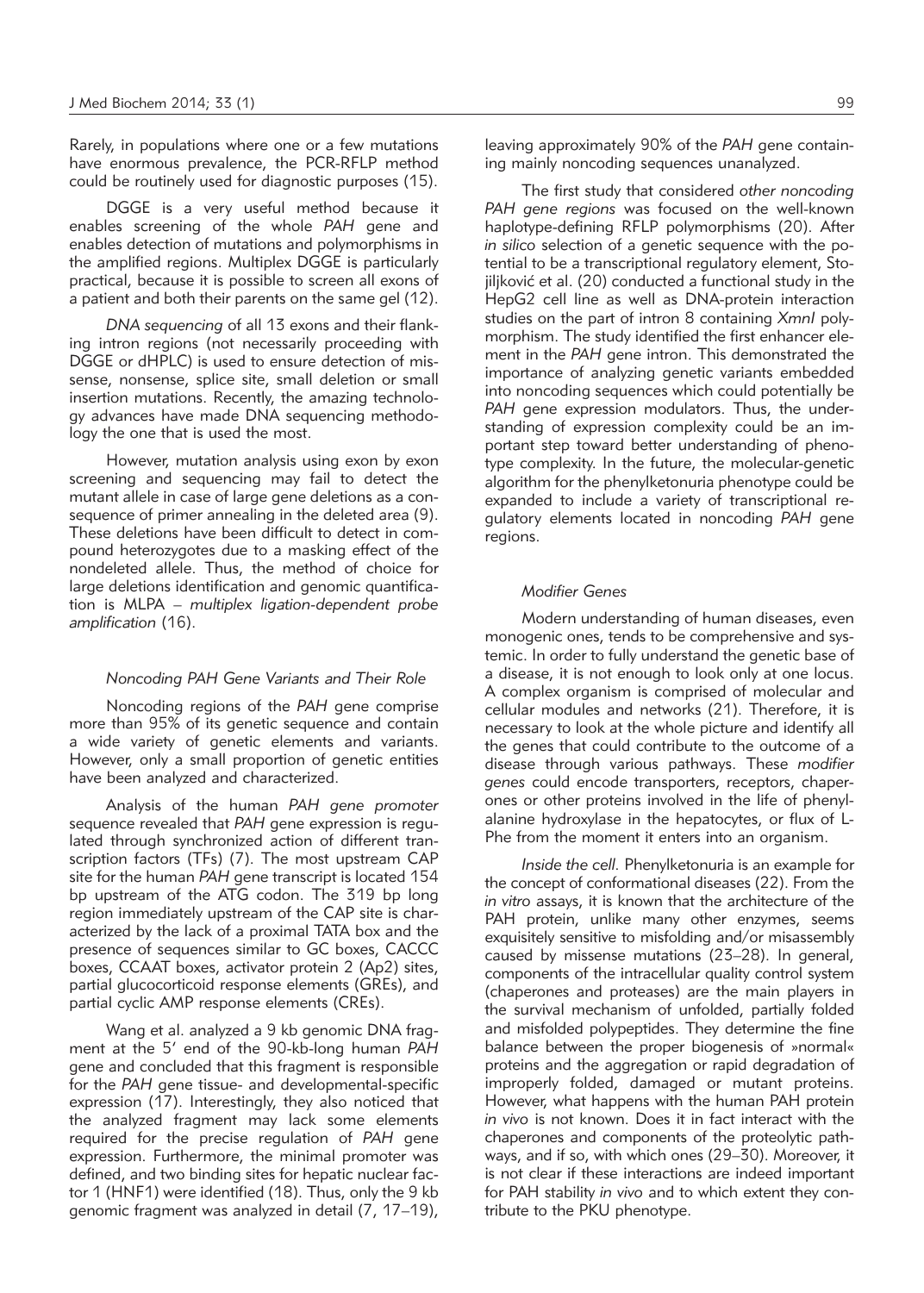*In the body.* Concentration of L-Phe in the body is determined by: intestinal absorption of dietary L-Phe on a dedicated membrane transporter; distribution into metabolic amino acid pools in the body; carrier-mediated uptake of L-Phe by the liver (31); controlled transport into the kidney (the other organ where L-Phe is converted to Tyr) (32–33); its incorporation into proteins; its degradation by hydroxylation, transamination (34) and decarboxylation; its excretion from the organism, as well as carrier-mediated transport of L-Phe through the blood–brain barrier (5, 31).

The transport through the blood–brain barrier attracted attention since it bore the promise of a »protector« modifier gene. Different metabolic and cognitive presentations of late-detected phenylketonuria and different dysmyelination changes (found by magnetic resonance imaging) in two brothers with the same *PAH* genotype were reported (35). In particular, *LAT1* and *4F2hc* genes, encoding parts of the LNAA transport system (neutral amino acid transporter) were targeted to be significant for the L-Phe blood–brain barrier transport (36). Weglage et al. conducted a study with a group of PKU patients who had a low ratio of brain to blood L-Phe concentrations (37). They thoroughly analyzed the gene sequence responsible for the 4F2hc/LAT1 complex, but did not find any pathogenic genetic variants. In a similar study, three polymorphisms and one potentially pathogenic new mutation (p.G41D) were reported within the coding sequence of *LAT1* gene (38). However, there is still not enough evidence to confirm the role of genes involved in the transport of L-Phe across the blood–brain barrier.

On the other hand, diploid organisms developed a variety of buffering mechanisms during the course of evolution. These mechanisms are depicted by redundancy in genome, reduced specificity in function through flexibility and versatility in the proteins involved, and negative feedback regulation (39). One piece of evidence for the presence of a complex network of factors that buffers potential disturbances of L-Phe metabolic homeostasis is the fact that there is no significant difference in the serum L-Phe level be tween PKU heterozygous and homozygous normal phenotypes (40).

At this point, we can only hypothesize that the control of metabolic homeostasis of L-Phe in the body is represented by the sum of all mentioned processes. Currently, there is not enough evidence to determine the individual influence of different modifier genes or the integral algorithm for a genotype-based understanding of phenylketonuria.

# Phenotypic Diversity

Having in mind the number and variety of genetic components involved, it is not a surprise that the hyperphenylalaninemia phenotype is highly variable. HPA includes PAH deficiency (∼98%) which shows a broad continuum of phenotypes and BH4 deficiency (∼2%) which will not be discussed in this review.

The continuous spectrum of high Phe concentrations detected in patients with a deficient PAH enzyme is, for the diagnostic and therapeutic process, divided into three categories. Thus, complete or near complete deficiency of PAH activity is designated as *classical PKU (cPKU)* and without treatment it would result in profound and irreversible mental retardation. Less severe forms are designated as *mild PKU (mPKU)* and *mild hyperphenylalaninemia (MHP)*. Thus, the main difference between these arbitrary categories is in the extent of necessary reduction of phenylalanine consumed through the diet. In the case of cPKU, early started, well-adjusted, well-controlled and continuous restriction of phenylalanine intake is required to ensure normal physical, neurological, and cognitive development. In patients with the milder forms, especially in the case of MHP, dietary correction which prevents neurological symptoms is more flexible or not required at all  $(2, 41)$ .

In the course of clinical practice, phenotypic categories are determined at neonatal screening according to the *pretreatment phenylalanine serum level:* classical PKU (Phe >1200 mmol/L), mild PKU (Phe 600–1200 mmol/L) and MHP (Phe <600 mmol/L) (42). Additional phenotypic assessment is performed in some patients after 2 years of age according to *phenylalanine tolerance:* classical PKU (Phe tolerance <20 mg/kg/day – equivalent 250–350 mg/day), mild PKU (Phe tolerance 20–25 mg/kg/day – equivalent 350–600 mg/day), and MHP (Phe tolerance >25  $mg/kg/day - equivalent >600 mg/day$ . Also, patients with phenylalanine levels <600 mmol/liter on a normal diet are usually classified as having MHP (43).

Generally, phenylalanine tolerance was shown to depict more realistically the ability of a patient to metabolize Phe from the food, thus being a more adequate criterion for phenotypic classification.

# *Inconsistencies in the genotype-phenotype correlation*

Due to neonatal screening programs, PKU patients are regularly diagnosed, treated and monitored around the globe. On the other hand, numerous population-specific studies as well as the Human Genome Project were thoroughly revealing and multiplying the knowledge about the molecular characteristics of PKU patients' genomes. This set an amazing base for exploring the correlation between genotype (two disease-causing mutations in the *PAH* gene) and *in vivo* metabolic phenotype (plasma L-Phe and L-Phe tolerance).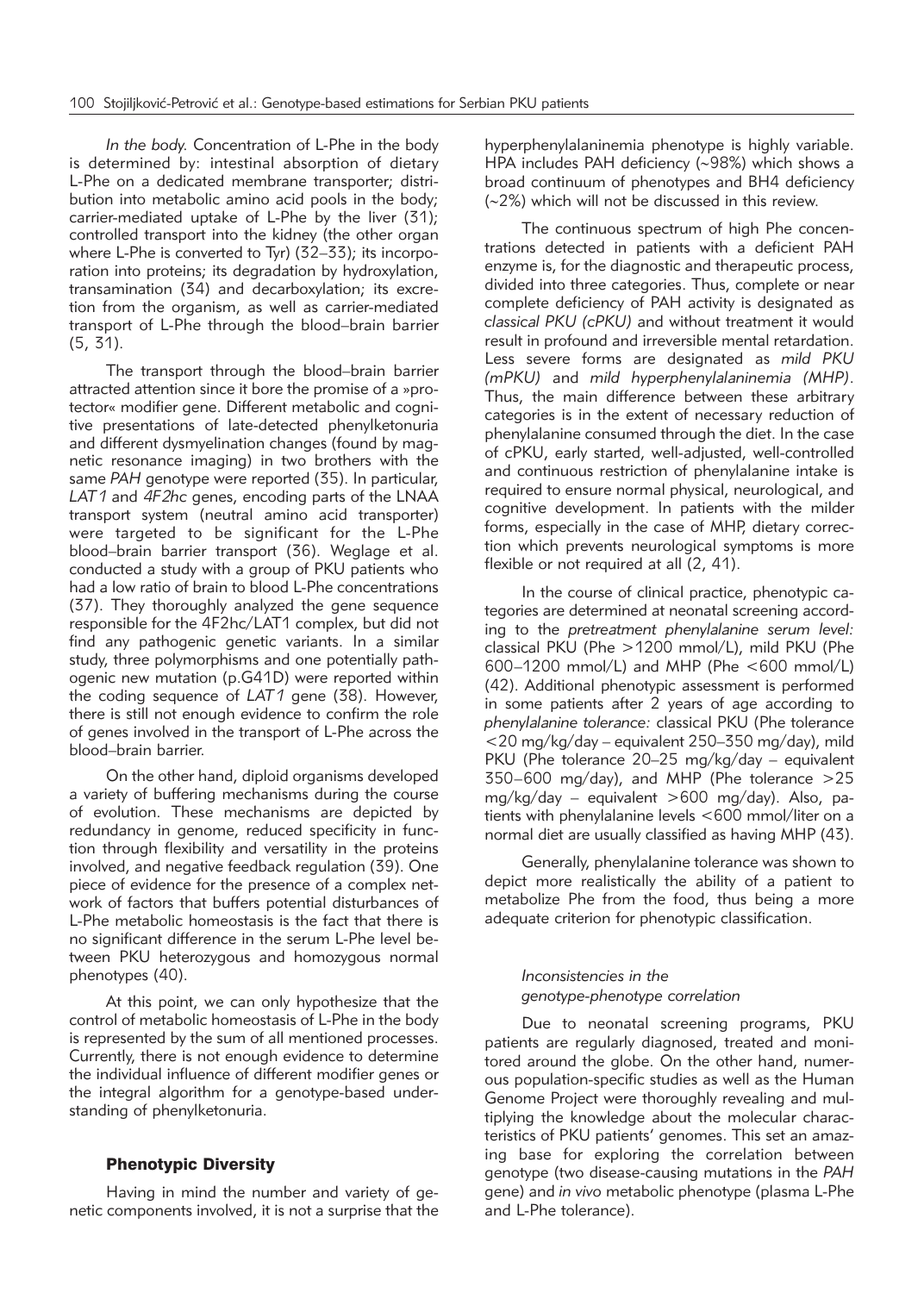Genotype–phenotype correlation should be performed only in patients in whom one disease-causing mutation acts on its own. Homozygous patients carrying two identical mutations are the obvious choice (43). However, it should be carefully determined that a patient is not carrying a mutation at one, and a large deletion at the other chromosome (parents' *PAH* gene analyses and/or MLPA analyses are needed). Since PKU patients usually carry two different disease-causing mutations in the *PAH* gene, functionally hemizygous patients are very often included in the genotype–phenotype studies. One of the mutations in a functionally hemizygous patient is designated as the null one. *Null mutations* are known or predicted to completely abolish PAH activity. The majority of these mutations are frame shift mutations, splice-site mutations, and base substitutions that introduce a premature stop codon. Also, missense mutations that result in zero enzyme activity *in vitro* (less than 10% in comparison to wild-type PAH) are considered as null mutations.

By using this approach, large multicentre studies conducted by Guldberg (43) and Kayalaap (44) greatly contributed to the knowledge of *PAH* mutation effect and showed that there is a significant correlation between mutant *PAH* genotypes and PKU phenotypes in most patients.

However, the *PAH* genotype is not a consistent predictor of the PKU phenotype, and many phenotypic inconsistencies have been found. In some inconsistency cases, we could argue that detection of a mutation was not thorough and complete and can be explained by the presence of a third mutation (45, 46). This problem is easily resolved by complete gene screening which involves the combination of different molecular-genetic methods (47). On the other hand, there is no official guideline for the phenotype classification. Therefore, due to differences in the phenotype classification guidelines used in different clinical centres, a proportion of patients may be »misclassified« (43). This problem should not exist in one center studies where all patients are classified and diagnosed uniformly. Also, in order to overcome the possible pitfalls of patients' phenotypic classification (plasma L-Phe and L-Phe tolerance), studies tend to take into consideration both parameters (48, 49).

Still, even when both genotype and phenotype are consistently determined, inconsistencies are recorded (48). These particular exceptions in the genotype–phenotype correlation should attract special attention because they may reveal things of interest (5).

One of the phenomena that was revealed by studying genotype–phenotype inconsistencies is the *interallelic complementation* (positive and negative). Since the majority of PKU patients are compound heterozygotes, the PAH enzyme – a tetramer, is composed of different subunits bearing different defects. Interallelic complementation is the term which illustrates the protein–protein interactions occurring between these different subunits of the heterotetrameric human PAH enzyme (50–52). It was even suggested that interallelic interaction leads to correct folding of one of the monomers (53). Having this in mind, one should be careful when including missense mutations that resulted in zero enzyme activity *in vitro* (such as p.R408W and p.P281L mutations) into genotype–phenotype correlation studies. Functionally, null mutations may not contribute to enzyme activity, but may cause interallelic complementation in the heterotetrameric PAH enzyme.

In homozygotes, interallelic complementation could not explain the different levels of serum Phe and/or Phe tolerance observed in some patients (48). This phenomenon will probably be explained in the future by new transcriptional regulators located in the non-coding region of the *PAH* gene and/or variety of modifier genes.

Nowadays, it is a rule to treat the actual phenotype observed in a patient, not the one predicted from the genotype at the *PAH* locus. However, as the PKU phenotype becomes better explained by coding and noncoding genetic variations of the *PAH* gene, as well as genomic variations in yet to be identified modifier genes, the correlation of genotype with phenotype will be better understood. Thus, the algorithm for genome-based prediction of patient's phenotype and the patient-specific therapy will one day become a reality.

#### BH4 Responsiveness

Tetrahydrobiopterin (BH4) binds to the catalytic region of the PAH enzyme and acts as an obligatory cofactor. This natural cofactor also acts as a negative regulator of PAH activity through binding to a site distinct from the BH4 catalytic site, and forming an inactive BH4–PAH complex (54, 55). However, if the PAH enzyme has already went through large conformational changes initiated by the high Phe concentration and has reached its Phe-activated form, then it cannot be inhibited by BH4 (54).

As a drug, BH4 was initially used in patients with BH4 deficiency (56). Recently, it was observed that pharmacological doses of BH4 can lower the blood phenylalanine concentration in PKU patients as well (3). After this discovery, BH4 – as a new therapeutic option, came to the center of PKU research. Molecular mechanism of the BH4 effect on the increase in PAH activity is multifactorial and it is still under investigation. It is known, though, that this mechanism is mainly based on the chaperon-like effect which BH4 generates by binding to catalytic and/or regulatory PAH domains. Therefore, while BH4 is a natural cofactor and regulator of PAH activity, if it is present in a high concentration inside the cell, it acts as a pharmacological chaperone. By binding to an unsta-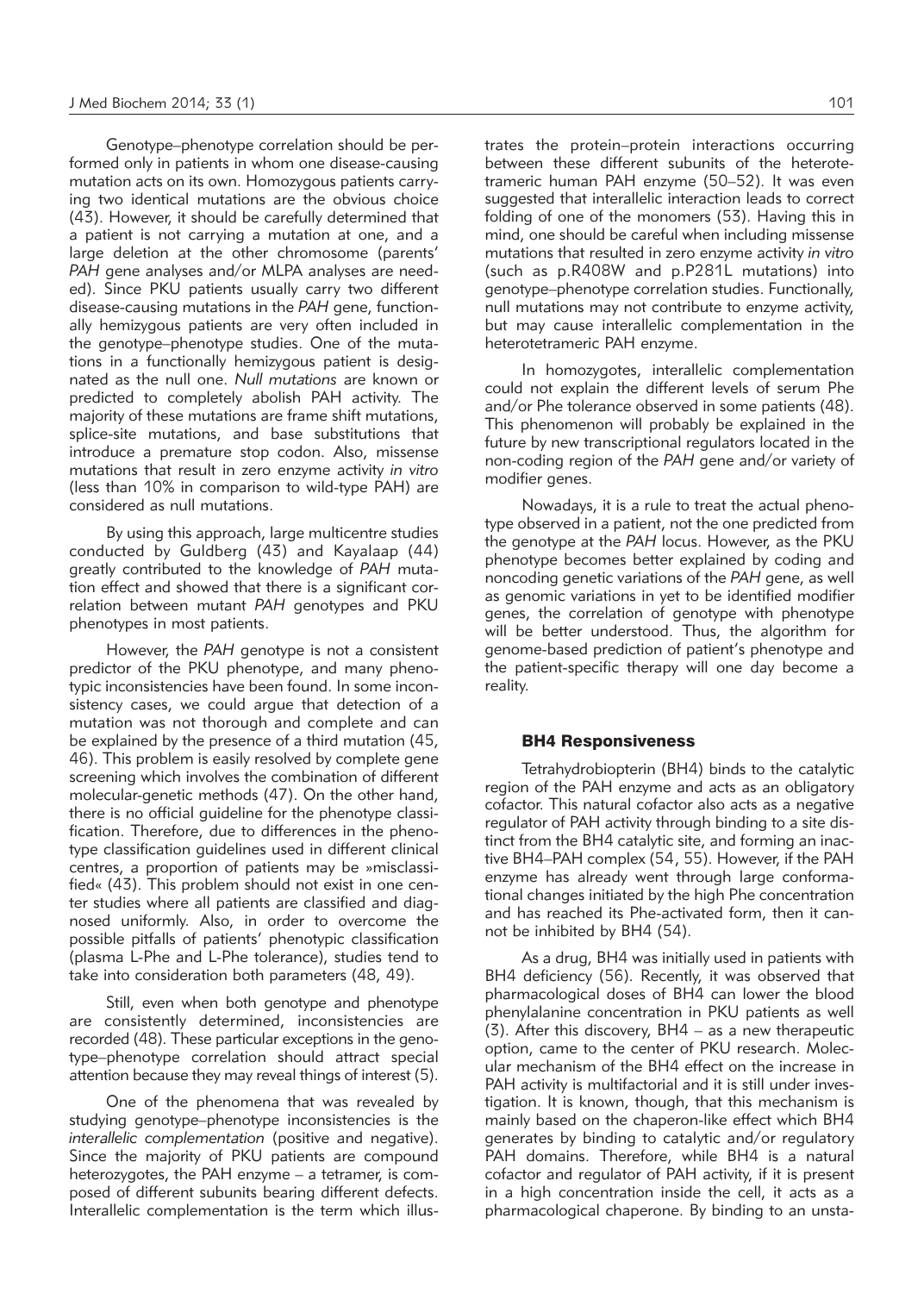ble enzyme, BH4 promotes folding, stabilizes altered conformations of the PAH protein structure, protects it from degradation, prolongs its half-life and enables it to perform the conversion of phenylalanine to tyrosine (4, 25, 57, 58).

Clinical studies assessed the effectiveness of BH4-supplementation therapy (Kuvan). It was found that BH4 can be used to loosen or even replace the burdensome dietary treatment of PKU patients (59, 60). However, not all PKU patients are BH4-responsive, because not all mutated proteins gain function through BH4 chaperone-like activity. In order to understand which mutations are good candidates, many studies analyzed the enzyme activity of individual aberrant PAH subunits *in vitro* in the presence of BH4 precursors (61–63). The fact that the concentration of BH4 (a negative regulator of PAH enzyme activity) is increased during the therapy, while the Phe (a positive regulator of PAH enzyme activity) concentration is decreased because of low-Phe therapy, was also taken into account. It was found that mutant PAH function in response to BH4 administration will be a consequence of the interplay between genotype, metabolic state, and cofactor concentration (64). Furthermore, it was acknowledged that the interaction of two mutated subunits may exhibit a different response to BH4 and different molecular behavior in comparison to mutant homozygous PAH (65). Due to interallelic complementation (discussed above), a proper investigation of the effect of BH4 supplementation on a particular genotype should be performed in a dual eukaryotic vector system with two variant PAH proteins N-terminally fused to different epitope tags for discernible allele expression. In the future, the study of many different PAH subunit combinations and the knowledge about their interaction will reveal dominance effects for each mutation and lead to algorithms for the prediction of BH4-responsiveness.

The first study which suggested that BH4-responsiveness could be deduced from the *PAH* genotype stated that at least one BH4-responsive mutation would be enough to lead to the physiological BH4 responsiveness (66). The following studies attempted to predict BH4-responsiveness on the basis of single allele information or a patient's genotype (48, 49, 67–73). For a number of patients' genotypes, the genotype-based prediction was found to be a useful complementary tool to the obligatory BH4 loading test.

The awareness of the BH4 effect opened the quest for other, more effective pharmacological chaperones. The rationale for the continuation of research efforts lies in the fact that BH4 is not effective in all PKU patients. Some small chemical chaperones have already been identified as new potential therapeutic agents (74, 75). Further analysis will assess their effect and determine whether they could potentially be independent from the *PAH* genotype.

As a result of the discovery of genotype-based therapeutics, the process of identification of diseasecausing mutations in the *PAH* gene of PKU patients becomes not only a diagnostic, but also a predictive genetic test with an application in the personalized medical treatment.

# Molecular Diagnostic Algorithm for PKU Patients in Serbia

Neonatal PKU screening has been established since 1982 in Central Serbia and the incidence of PAH deficiency is 1:12300 newborn infants. Each year, approximately 3 to 4 new patients are diagnosed through neonatal screening and genetic counseling programs (76). Molecular characterization of the whole *PAH* gene of 34 Serbian PKU patients identified the spectrum and frequency of mutations, and enabled the genotype–phenotype correlation analysis (47). Recently, an update study with 61 patients reported that an expanded spectrum (26 different disease-causing mutations) was found in the Serbian population (48). However, all the mutations were previously reported among different European populations, in particular Mediterranean and Balkan populations (11). Thus, the evident heterogeneity of the *PAH* gene locus of the Serbian population finds its explanation in the historically documented migrations across the Balkans.

With the frequency of 31%, p.L48S mutation reassured its status as the most frequent in Serbia. Furthermore, the frequency of p.L48S mutation in the Serbian population is the highest ever reported in a single population. The effect of p.L48S was generally described as inconsistent (43, 49). Since the relative frequency of unrelated genotypes that included p.L48S mutation was 48%, the Serbian study focused on the phenotypic implications of this mutation (48). It was shown that the effect of p.L48S was altered in functional hemizygotes in comparison to homozygotes, implying that one should be careful when including functionally null mutations in the genotype–phenotype correlation studies. Moreover, the phenotypic inconsistency found among homozygotes suggested that interallelic complementation and/or additional factors play a role in the genotype–phenotype correlation.

Both studies conducted in the Serbian population (47, 48) used a combination of mutation-screening (DGGE) and mutation-detection (PCR-RFLP, PCR-ACRS, DNA sequencing) methods, and thus reached a detection rate of 97% and 99% respectively. Furthermore, the screening of the whole *PAH* gene enabled detection of three mutated alleles in patients, which is one of the critical prerequisites for a meaningful genotype–phenotype correlation study. However, this review also suggests an optimal molecular diagnostic algorithm, based on the known frequencies in the Serbian population, which is intended for faster and cheaper mutation detection (*Figure 1*).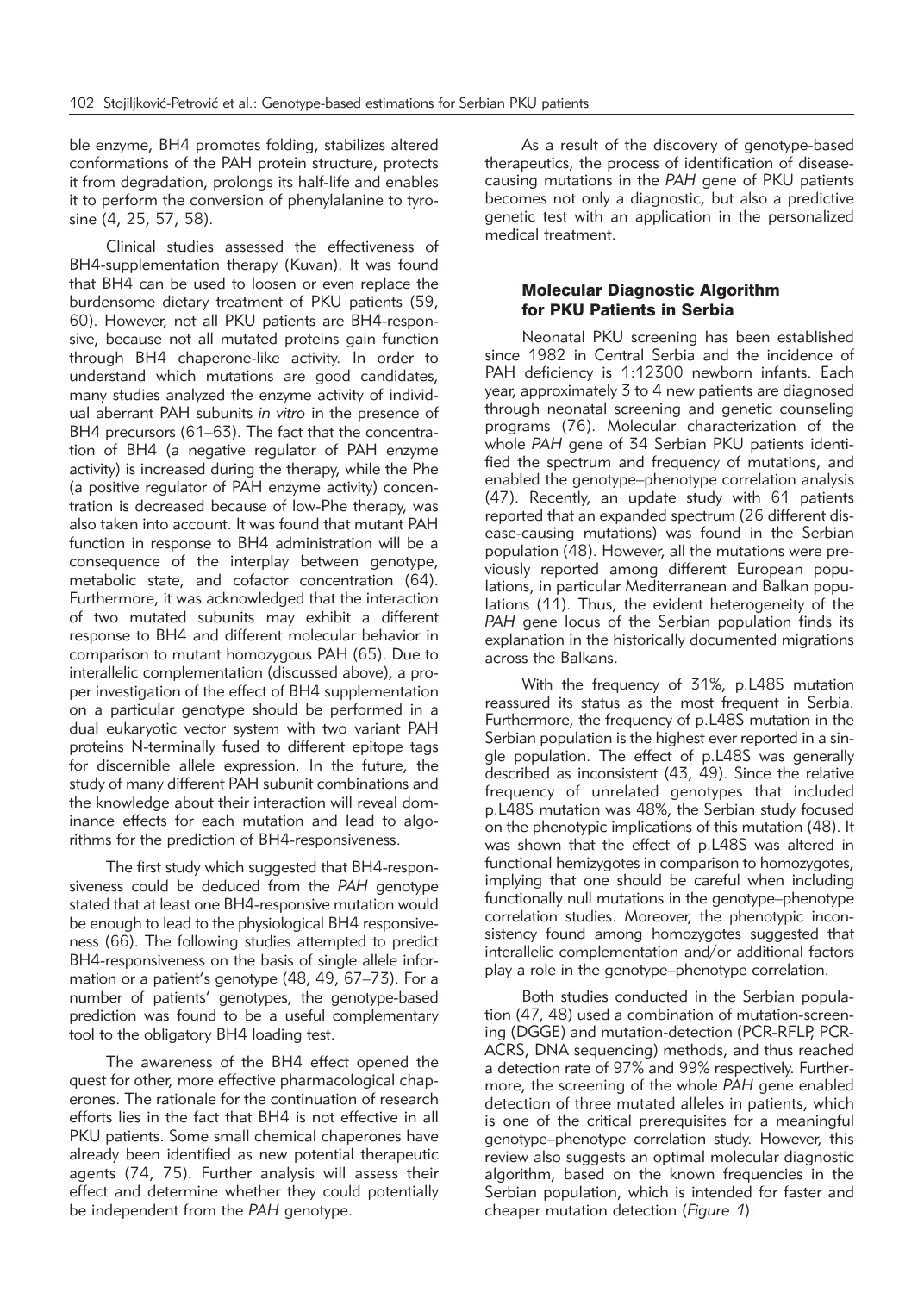

Figure 1 An optimal molecular diagnostic algorithm, established according to published PAH mutation frequencies in Serbian PKU patients (47, 48).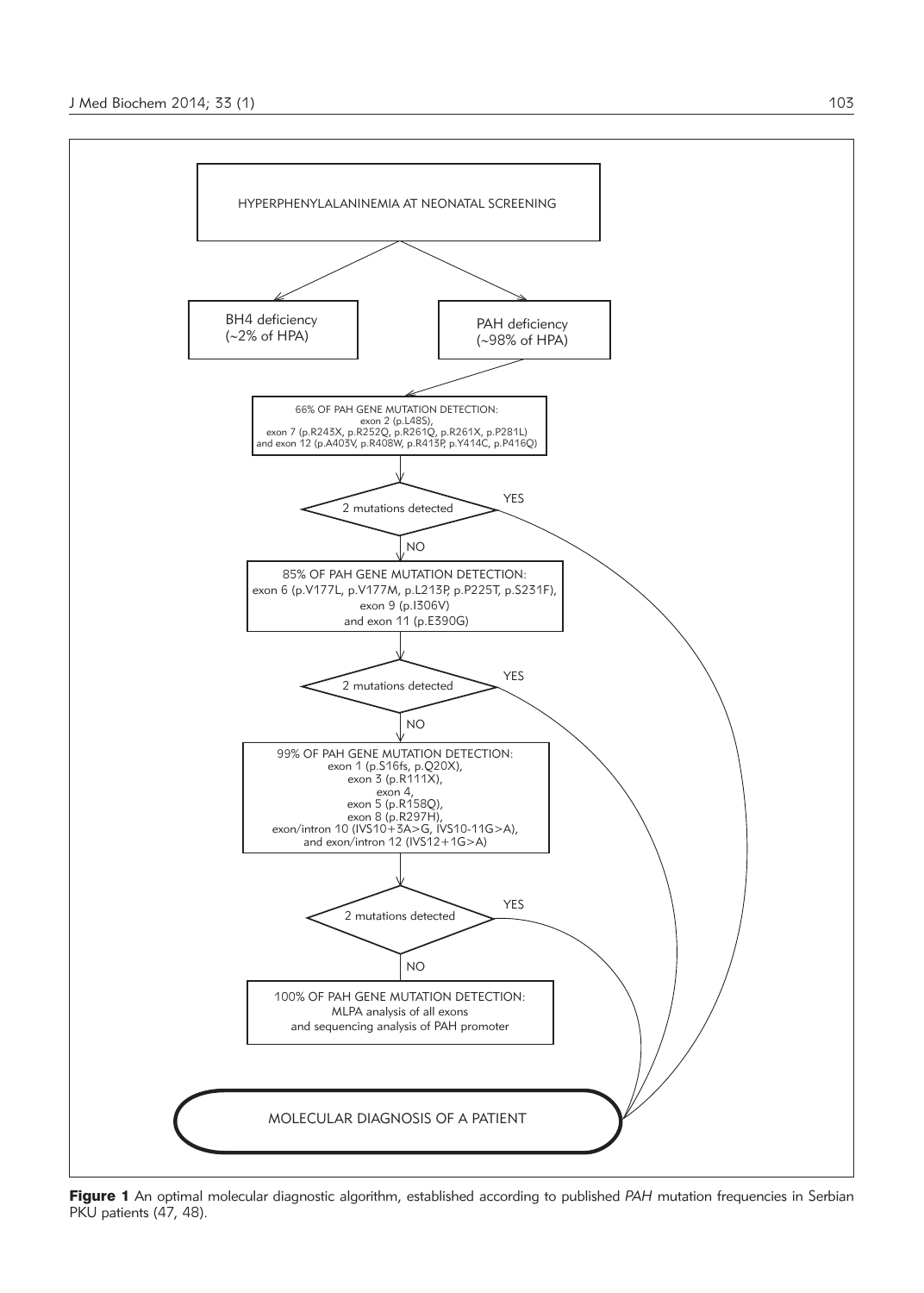In conclusion, the characterization of *PAH* mutations created the basis for the molecular diagnostics and genetic counseling of patients with phenylketonuria in Serbia.

# Genotype-estimated therapeutic responsiveness for PKU patients in Serbia

BH4-loading test is used as a definitive diagnostic test for the assessment of PKU patient response to BH4-supplementation therapy (77). Most PKU centers in Europe use the standard 48 hours test with two consecutive BH4 administrations of 20 mg/kg. However, the BH4-loading test is not available in Serbia.

A recent study in the Serbian population determined that eight BH4-responsive mutations are abundant in the Serbian population (48). Their overall relative frequency is 52.6%. In this study, BH4-responsive mutations were further classified as consistently and inconsistently BH4 responsive. According to this, Serbian PKU patients' genotypes were categorized into BH4 responsive (one consistently responsive and an inconsistently responsive/nonresponsive mutation), probably BH4 responsive (one inconsistently responsive and an inconsistently responsive/ nonresponsive mutation), and non-BH4 responsive (two nonresponsive mutations) (*Figure 2*).

In countries like Serbia, where BH4 is not an approved drug, genotyping-based prediction of BH4 response is important for two reasons. First, further tests could be advised to patients in order to determine if they would benefit from the BH4-supplementation therapy. Second, at state level, it would provide an estimation of the overall BH4-responsive mutations frequency and could encourage registration of needed drugs.



Figure 2 Prediction of BH4 responsiveness based on the genotype of Serbian PKU patients, according to published data (48). *BH4 responsive patients* have one consistently BH4 responsive mutation while the other one is inconsistently responsive or nonresponsive. *Probably BH4 res ponsive patients* have one inconsistently BH4 responsive mutation and the other one is inconsistently responsive or nonresponsive. *BH4 nonresponsive patients* have two nonresponsive mutations. In the Serbian population, eight BH4 responsive mutations (p.L48S, p.R158Q, p.R261Q, p.I306V, p.E390G, p.A403V, p.R413P and p.Y414C) have been detected.

*Acknowledgments*. This work has been funded by the Ministry of Education, Science, and Technological Development, Republic of Serbia, Grant No. III 41004.

#### Conflict of interest statement

The authors stated that there are no conflicts of interest regarding the publication of this article.

#### **References**

- 1. Scriver CR, Levy H, Donlon J. Hyperphenylalaninemia: phenylalanine hydroxylase deficiency. In: Valle D, Beaudet AL, Vogelstein B, Kinzler KW, Antonarakis S, Ballabio A (eds), Scriver CR, Childs B, Sly WS (eds emeritus). The online metabolic and molecular basis of inherited disease. New York: McGraw-Hill, 2008: Online Chapter 77. (www.ommbid.com)
- 2. Guttler F, Guldberg P. Mutation analysis anticipates dietary requirements in phenylketonuria. Eur J Pediatr 2000; Suppl 2: 150–3.
- 3. Kure S, Hou DC, Ohura T, Iwamoto H, Suzuki S, Sugiyama N, et al. Tetrahydrobiopterin-responsive phenylala-

nine hydroxylase deficiency. J Pediatr 1999; 135(3): 375–8.

- 4. Erlandsen H, Pey AL, Gámez A, Pérez B, Desviat LR, Aguado C, et al. Correction of kinetic and stability defects by tetrahydrobiopterin in phenylketonuria patients with certain phenylalanine hydroxylase mutations. Proc Natl Acad Sci USA 2004; 101: 16903–8.
- 5. Scriver CR, Waters PJ. Monogenic traits are not simple. Trends Genet 1999; 15: 267–72.
- 6. Kwok SCM, Ledley FD, DiLella AG, Robson KJH, Woo SLC. Nucleotide sequence of a full-length complementary DNA clone and amino acid sequence of human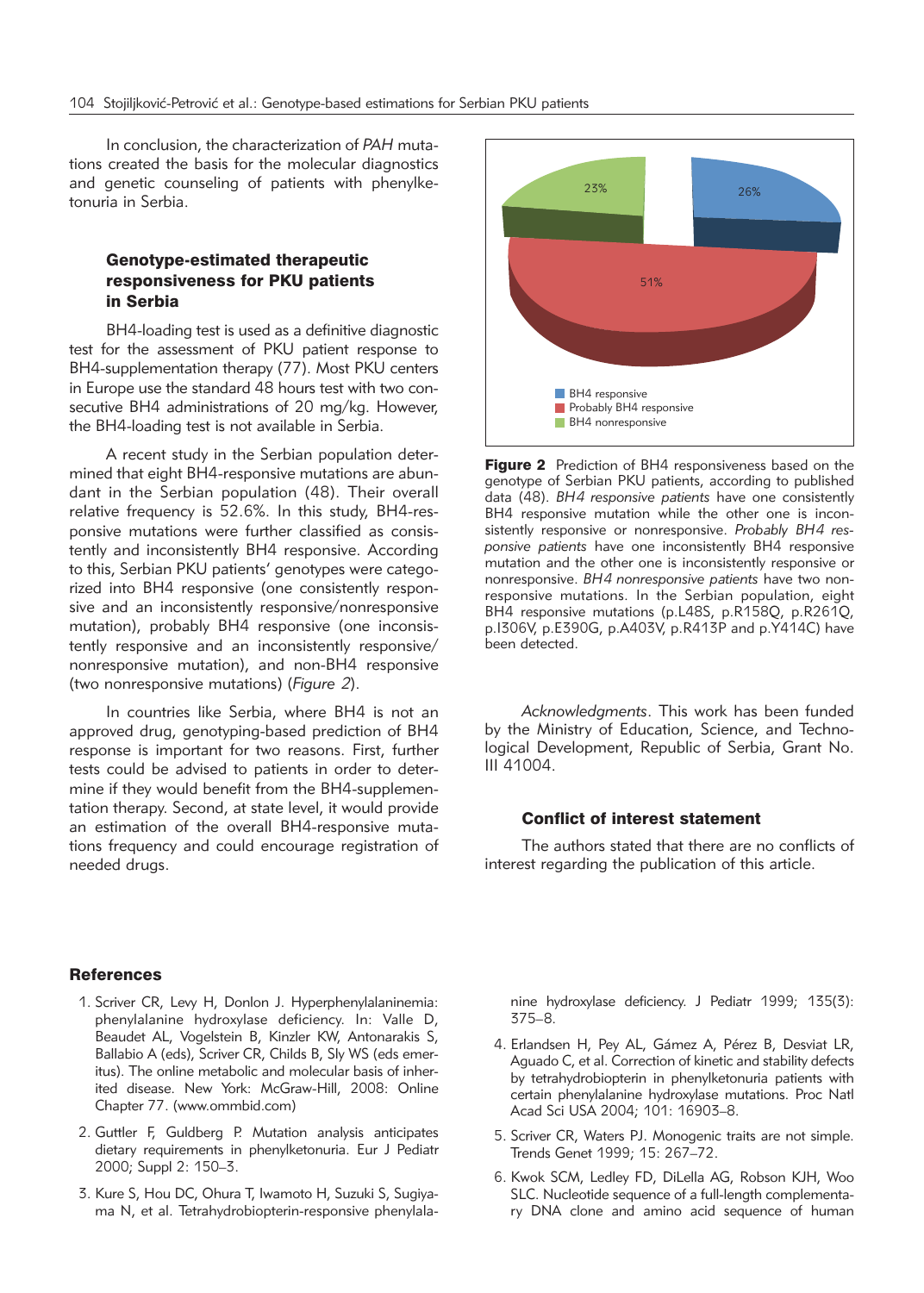phenylalanine hydroxylase. Biochemistry 1985; 24: 556–61.

- 7. Konecki DS, Wang Y, Trefz FK, Lichter-Konecki U, Woo SL. Structural characterization of the 5' regions of the human phenylalanine hydroxylase gene. Biochemistry 1992; 31(35): 8363–8.
- 8. Scriver CR, Hurtubise M, Konecki D, Phommarinh M, Prevost L, Erlandsen H, et al. PAHdb 2003: what a locusspecific knowledgebase can do. Hum Mutat 2003; 21(4): 333–44. (www.pahdb.mcgill.ca)
- 9. Kozak L, Hrabincova E, Kintr J, Horky O, Zapletalova P, Blahakova I, et al. Identification and characterization of large deletions in the phenylalanine hydroxylase (PAH) gene by MLPA: evidence for both homologous and nonhomologous mechanisms of rearrangement. Mol Genet Metab 2006; 89: 300–9.
- 10. Svensson E, Wang Y, Eisensmith RC, Hagenfeldt L, Woo SL. Three polymorphisms but no disease-causing mutations in the proximal part of the promoter of the phenylalanine hydroxylase gene. Eur J Hum Genet 1993; 1(4): 306–13.
- 11. Zschocke J. Phenylketonuria mutations in Europe. Hum Mutat 2003; 21: 345–56.
- 12. Guldberg P, Güttler F. 'Broad-range' DGGE for single-step mutation scanning of entire genes: application to human phenylalanine hydroxylase gene. Nucleic Acids Res 1994; 22: 880–1.
- 13. Bräutigam S, Kujat A, Kirst P, Seidel J, Lüleyap HU, Froster UG. DHPLC mutation analysis of phenylketonuria. Mol Genet Metab 2003; 78(3): 205–10.
- 14. Eiken HG, Knappskog PM, Apold J. Restriction enzyme based assays for complete genotyping of phenylketonuria patients. Dev Brain Dysfunct 1993; 6: 53–9.
- 15. Lilleväli H, Ounap K, Metspalu A. Phenylalanine hydroxylase gene mutation R408W is present on 84% of Estonian phenylketonuria chromosomes. Eur J Hum Genet 1996; 4(5): 296–300.
- 16. Schouten JP, McElgunn CJ, Waaijer R, Zwijnenburg D, Diepvens F, Pals G. Relative quantification of 40 nucleic acid sequences by multiplex ligation-dependent probe amplification. Nucleic Acids Res 2002; 30(12): e57.
- 17. Wang Y, DeMayo JL, Hahn TM, Finegold MJ, Konecki DS, Lichter-Konecki U, et al. Tissue- and developmentspecific expression of the human phenylalanine hydroxylase/chloramphenicol acetyltransferase fusion gene in transgenic mice. J Biol Chem 1992; 267(21): 15105–10.
- 18. Wang Y, Hahn TM, Tsai SY, Woo SL. Functional characterization of a unique liver gene promoter. J Biol Chem 1994; 269(12): 9137–46.
- 19. Lei X, Kaufman S. Identification of hepatic nuclear factor 1 binding sites in the 5' flanking region of the human phenylalanine hydroxylase gene: implication of a dual function of phenylalanine hydroxylase stimulator in the phenylalanine hydroxylation system. Proc Natl Acad Sci USA 95 1998; 95(4): 1500–4.
- 20. Stojiljković M, Zukić B, Tošić N, Karan-Đurašević T, Spasovski V, Nikčević G, et al. Novel transcriptional regu-

latory element in the phenylalanine hydroxylase gene intron 8. Mol Genet Metab 2010; 101(1): 81–3.

- 21. Oltvai ZN, Barabasi AL. Systems biology. Life's complexity pyramid. Science 2002; 298: 763–4.
- 22. Gregersen N, Bross P, Andrese BS, Pedersen CB, Corydon TJ, Bolund L. The role of chaperone-assisted folding and quality control in inborn errors of metabolism: protein folding disorders. J Inherit Metab Dis 2001; 24(2): 189–212.
- 23. Betts S, Haase-Pettingell C, King J. Mutational effects on inclusion body formation. Adv Protein Chem 1997; 50: 243–64.
- 24. Pey AL, Desviat LR, Gámez A, Ugarte M, Pérez B. Phenylketonuria: genotype-phenotype correlations based on expression analysis of structural and functional mutations in PAH. Hum Mutat 2003; 21(4): 370–8.
- 25. Pey AL, Pérez B, Desviat LR, Martínez MA, Aguado C, Erlandsen H, et al. Mechanisms underlying responsiveness to tetrahydrobiopterin in mild phenylketonuria mutations. Hum Mutat 2004; 24(5): 388–99.
- 26. Waters PJ. How PAH gene mutations cause hyper-phenylalaninemia and why mechanism matters: insights from in vitro expression. Hum Mutat 2003; 21(4): 357–69.
- 27. Doskeland AP, Flatmark T. Recombinant human phenylalanine hydroxylase is a substrate for the ubiquitin-conjugating enzyme system. Biochem J 1996; 319: 94125.
- 28. Waters PJ. Molecular bases of phenylketonuria: insights from functional studies in vitro. In: Blau N (ed). PKU and BH4: advances in phenylketonuria and tetrahydrobiopterin. Heilbronn: SPS Verlagsgesellschaft 2006: 277–310.
- 29. Netzer WJ, Hartl FU. Protein folding in the cytosol: chaperonin-dependent and -independent mechanisms. Trends Biochem Sci 1998; 23(2): 68–73.
- 30. Scriver CR. The PAH gene, phenylketonuria, and a paradigm shift. Hum Mutat 2007; 28(9): 831–45.
- 31. Salter M, Knowles RG, Pogson CI. Quantification of the importance of individual steps in the control of aromatic amino acid metabolism. Biochem J 1986; 234(3): 635–47.
- 32. Lichter-Konecki U, Hipke CM, Konecki DS. Human phenylalanine hydroxylase gene expression in kidney and other nonhepatic tissues. Mol Genet Metab 1999; 67(4): 308–16.
- 33. Tessari P, Deferrari G, Robaudo C, Vettore M, Pastorino N, De Biasi L, et al. Phenylalanine hydroxylation across the kidney in humans. Kidney Int 1999; 56: 2168–72.
- 34. Treacy E, Pitt JJ, Seller K, Thompson GN, Ramus S, Cotton RG. In vivo disposal of phenylalanine in phenylketonuria: a study of two siblings. J Inherit Metab Dis 1996; 19(5): 595–602.
- 35. Gizewska M, Cabalska B, Cyrytowski L, Nowacki P, Zekanowski C, Walczak M, et al. Different presentations of late-detected phenylketonuria in two brothers with the same R408W/R111X genotype in the PAH gene. J Intellect Disabil Res 2003; 47: 146–52.
- 36. Möller LB, Paulsen M, Koch R, Moats R, Guldberg P, Guttler F. Interindividual variation in brain phenylalanine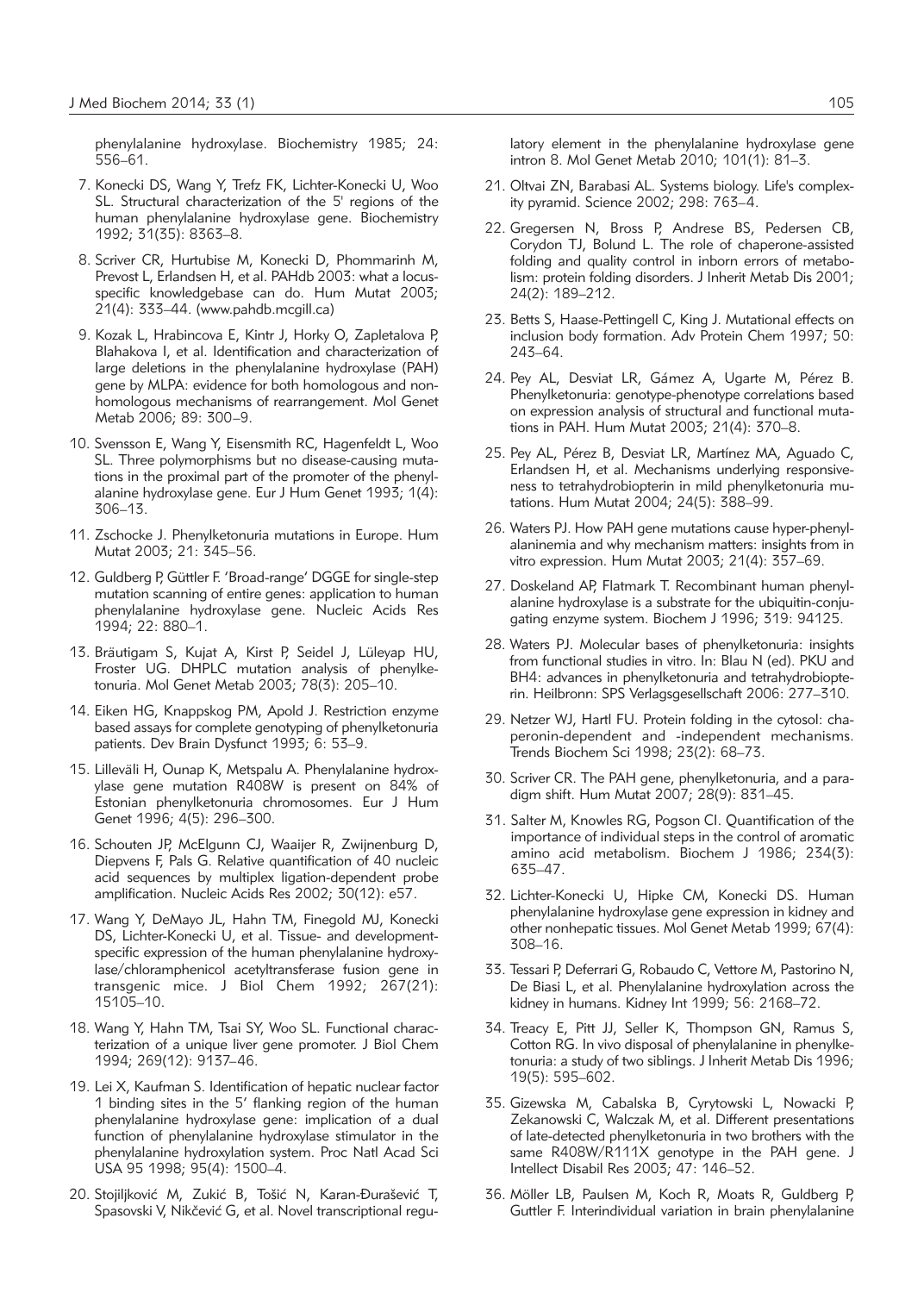concentration in patients with PKU is not caused by genetic variation in the 4F2hc/LAT1 complex. Mol Genet Metab 2005; 86: S119–S123.

- 37. Weglage J, Wiedermann D, Denecke J, Feldmann R, Koch HG, Ullrich K, et al. Individual blood–brain barrier phenylalanine transport determines clinical outcome in phenylketonuria. Ann Neurol 2001; 50(4): 463–7.
- 38. Bik-Multanowski M, Pietrzyk JJ. LAT1 gene variants potential factors influencing the clinical course of phenylketonuria. J Inherit Metab Dis 2006; 29(5): 684.
- 39. Hartman JL, Garvik B, Hartwell L. Principles for the buffering of genetic variation. Science 2001; 291: 1001–4.
- 40. Gold RJM, Maag UR, Neal JL, Scriver CR. The use of biochemical data in screening for mutant alleles and in genetic counselling. Ann Hum Genet 1974; 37: 315–26.
- 41. Weglage J, Pietsch M, Feldmann R, Koch H-G, Zschocke J, Hoffman G, et al. Normal clinical outcome in untreated subjects with mild hyperphenylalaninemia. Pediatr Res 2001; 49: 532–6.
- 42. Trefz FK, Schmidt H, Bartholome K, Mahle M, Mathis P, Pecht G. Differential diagnosis and significance of various hyperphenylalaninemias. In: Bickel H, Wachtel U, eds. Inherited diseases of amino acid metabolism. Stuttgart, Baden-Wurttemberg, Germany: Thieme, 1985: 86–100.
- 43. Guldberg P, Rey F, Zschocke J, Romano V, François B, Michiels L, et al. A European multicenter study of phenylalanine hydroxylase deficiency: classification of 105 mu tations and a general system for genotype-based prediction of metabolic phenotype. Am J Hum Genet 1998; 63(1): 71–9.
- 44. Kayaalp E, Treacy E, Waters PJ, Byck S, Nowacki P, Scriver CR. Human phenylalanine hydroxylase mutations and hyperphenylalaninemia phenotypes: a metanalysis of genotype-phenotype correlations. Am J Hum Genet 1997; 61(6): 1309–17.
- 45. Zschocke J, Preusse A, Sarnavka A, Fumic K, Mardesic D, Hoffmann GF, et al. The molecular basis of phenylalanine hydroxylase deficiency in Croatia. Hum Mutat 2003; 21(4): 399.
- 46. Johnston JJ, Lichter-Konecki U, Wilson E, Cobb BR, Evans BM, Schnur RE, et al. Discordant PKU phenotype in one family due to disparate genotypes and a novel mutation. J Inherit Metab Dis 2004; 27(2): 157–63.
- 47. Stojiljković M, Jovanović J, Đorđević M, Grković S, Čvorkov Dražić M, Petručev B, et al. Molecular and phenotypic characteristics of patients with phenylketonuria in Serbia and Montenegro. Clin Genet 2006; 70(2): 151–5.
- 48. Đorđević M, Klaassen K, Sarajlija A, Tošić N, Zukić B, Kecman B, et al. Molecular Genetics and Genotype-Ba sed Estimation of BH4-Responsiveness in Serbian PKU Patients: Spotlight on Phenotypic Implications of p.L48S. JIMD Rep 2013; 9: 49–58.
- 49. Karacić I, Meili D, Sarnavka V, Heintz C, Thöny B, Ramadza DP, et al. Genotype-predicted tetrahydrobiopterin (BH4)-responsiveness and molecular genetics in Croa-

tian patients with phenylalanine hydroxylase (PAH) deficiency. Mol Genet Metab 2009; 97(3): 165–71.

- 50. Kaufman S, Max EE, Kang ES. Phenylalanine hydroxylase activity in liver biopsies from hyperphenylalaninemia heterozygotes: deviation from proportionality with gene dosage. Pediatr Res 1975; 9(8): 632–4.
- 51. Leandro J, Nascimento C, de Almeida IT, Leandro P. Coexpression of different subunits of human phenylalanine hydroxylase: evidence of negative interallelic complementation. Biochim Biophys Acta 2006; 1762(5): 544–50.
- 52. Leandro J, Leandro P, Flatmark T. Heterotetrameric forms of human phenylalanine hydroxylase: co-expression of wild-type and mutant forms in a bicistronic system. Biochim Biophys Acta 2011; 1812(5): 602–12.
- 53. Crick FH, Orgel LE. The theory of inter-allelic complementation. J Mol Biol 1964; 8: 161–5.
- 54. Shiman R, Gray DW. Substrate activation of phenylalanine hydroxylase. A kinetic characterization. J Biol Chem 1980; 255(10): 4793–800.
- 55. Xia T, Gray DW, Shiman R. Regulation of rat liver phenylalanine hydroxylase. III. Control of catalysis by (6R)-tetra hydrobiopterin and phenylalanine. J Biol Chem 1994; 269(40): 24657–65.
- 56. Danks DM, Cotton RG, Schlesinger P. Tetrahydrobiopterin treatment of variant form of phenylketonuria. Lancet 1975; 2: 1043.
- 57. Cohen FE, Kelly JW. Therapeutic approaches to proteinmisfolding diseases. Nature 2003; 426(6968): 905–9.
- 58. Pérez B, Desviat LR, Gómez-Puertas P, Martínez A, Stevens RC, Ugarte M. Kinetic and stability analysis of PKU mutations identified in BH4-responsive patients. Mol Genet Metab 2005; 86: S11–S16.
- 59. Levy HL, Milanowski A, Chakrapani A, Cleary M, Lee P, Trefz FK, et al. Efficacy of sapropterin dihydrochloride (tetrahydrobiopterin, 6R-BH4) for reduction of phenylalanine concentration in patients with phenylketonuria: a phase III randomised placebo-controlled study. Lancet 2007; 370(9586): 504–10.
- 60. Trefz FK, Burton BK, Longo N, Casanova MM, Gruskin DJ, Dorenbaum A, et al. Efficacy of sapropterin dihydrochloride in increasing phenylalanine tolerance in children with phenylketonuria: a phase III, randomized, double-blind, placebo-controlled study. J Pediatr 2009; 154(5): 700–7.
- 61. Kim SW, Jung J, Oh HJ, Kim J, Lee KS, Lee DH, et al. Structural and functional analyses of mutations of the human phenylalanine hydroxylase gene. Clin Chim Acta 2006; 365(1–2): 279–87.
- 62. Aguado C, Perez B, Garcia MJ, Belanger-Quintana A, Martinez-Pardo M, Ugarte M, et al. BH4 responsiveness associated to a PKU mutation with decreased binding affinity for the cofactor. Clin Chim Acta 2007; 380(1–2): 8–12.
- 63. Stojiljković M, Pérez B, Desviat LR, Aguado C, Ugarte M, Pavlovic S. The Missense p.S231F phenylalanine hydroxylase gene mutation causes complete loss of enzymatic activity in vitro. Protein J 2009; 28(6): 294–9.